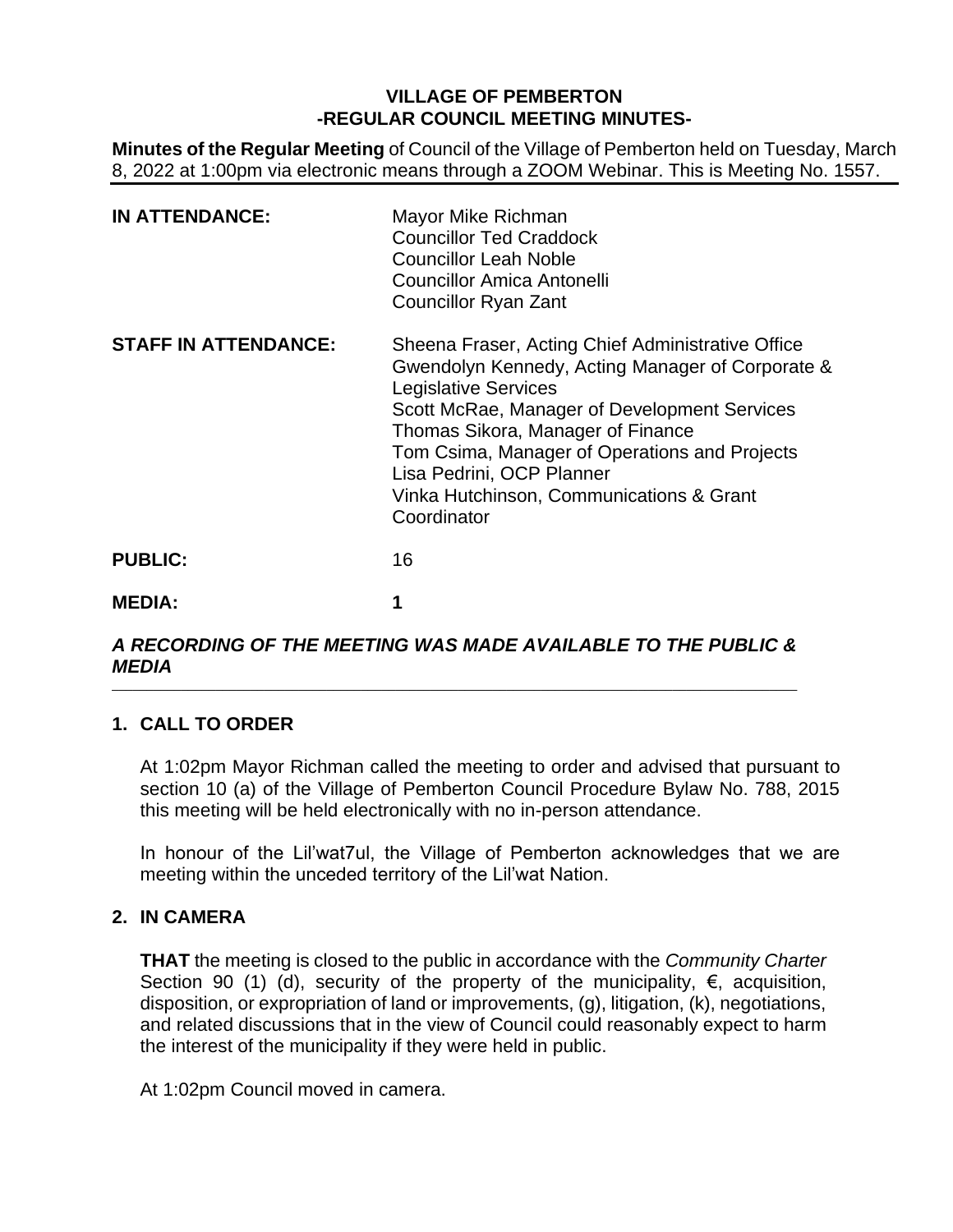Village of Pemberton Regular Council Meeting No. 1557 Tuesday, March 8, 2022 Page **2** of **14**

## **3. RECESS REGULAR MEETING**

At 3:00pm the Regular meeting was recessed.

# **4. RECONVENE REGULAR MEETING**

At 5:34pm the Regular meeting was reconvened.

In honour of the Lil'wat7ul, the Village of Pemberton acknowledges that we are meeting within the unceded territory of the Lil'wat Nation.

At 5:34pm past Chief Administrative Officer Nikki Gilmore joined the meeting. Mayor Richman and Councillors thanked Ms. Gilmore for her dedication, integrity, and leadership during her years of service with the Village.

At 5:41pm the regular meeting was recessed for the public budget information session.

At 5:55pm the regular meeting was reconvened.

# **5. APPROVAL OF AGENDA**

Moved/Seconded **THAT** the Agenda be approved as circulated. **CARRIED**

# **6. RISE WITH REPORT FROM IN CAMERA**

# **7. ADOPTION OF MINUTES**

# **a) Regular Council Meeting No. 1555, Tuesday, February 15, 2022**

Moved/Seconded **THAT** the minutes of Regular Council Meeting No. 1555, held Tuesday, February 15, 2022, be approved as circulated. **CARRIED**

# **b) Special Council Meeting No. 1556, Tuesday, March 1, 2022**

Moved/Seconded **THAT** the minutes of Special Council Meeting No. 1556, held Tuesday, March 1, 2022, be approved as circulated. **CARRIED**

# **8. BUSINESS ARISING FROM THE PREVIOUS REGULAR COUNCIL MEETING**

There was no business arising.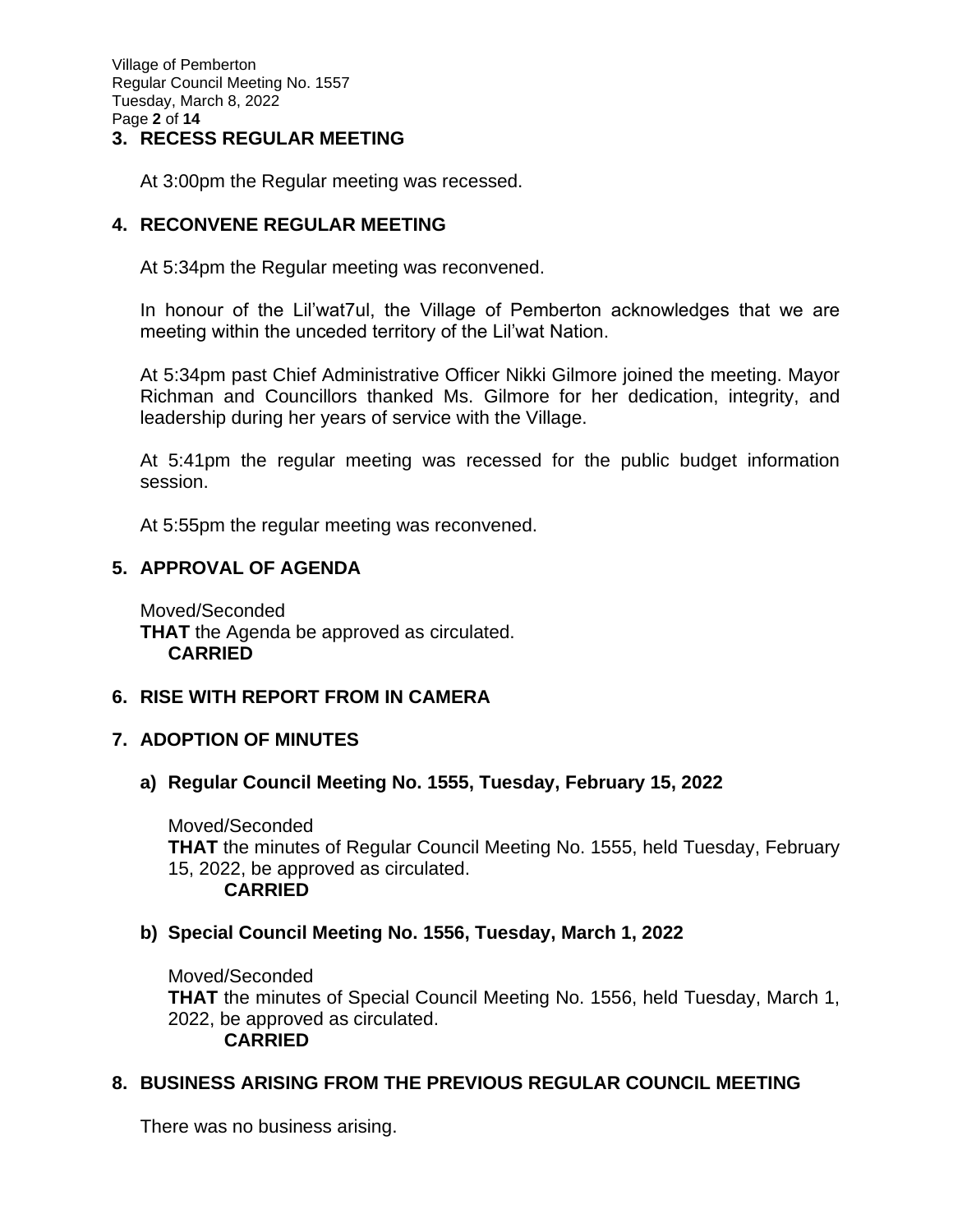Village of Pemberton Regular Council Meeting No. 1557 Tuesday, March 8, 2022 Page **3** of **14**

# **9. BUSINESS ARISING FROM THE COMMITTEE OF THE WHOLE MEETING**

Recommendation from Committee of the Whole Meeting No. 225 held Tuesday, February 22, 2022:

## **Review of Airport Operations**

#### Moved/Seconded

**THAT** Staff be directed to bring back to a future Committee of the Whole meeting a review of airport operations, including consideration of delegating management of airport operations to an airport society.

## **CARRIED**

## **10.COMMITTEE MINUTES – FOR INFORMATION**

## **11.DELEGATIONS**

## **12.STAFF REPORTS**

## **a) Office of the Chief Administrative Officer**

**ii. Verbal Report**

There was no verbal report from the Acting Chief Administrative Officer.

## **iii. Federal Active Transportation Fund – Friendship Trail: Pemberton Farm Road East Connector**

#### Moved/Seconded

**THAT** the Village of Pemberton's application to the Federal Active Transportation Fund, up to an amount of \$401,400, to fund the completion the Friendship Trail: Pemberton Farm Road East Connector be supported.

## **CARRIED**

Moved/Seconded

**THAT** an amount up to \$175,600 be allocated from Gas Tax Community Works and COVID Restart Funds to cover the Village's contribution of the project.

#### **CARRIED**

Acting CAO Fraser noted that elimination of asphalt, line painting, and light posts from the scope of the project does not align with the Village's trail standards and Cycling Network Plan. Should the Village be unsuccessful in the grant application, consideration of the scope of the project, including discussion of the elimination of these elements, would be brought back to Council at a future meeting.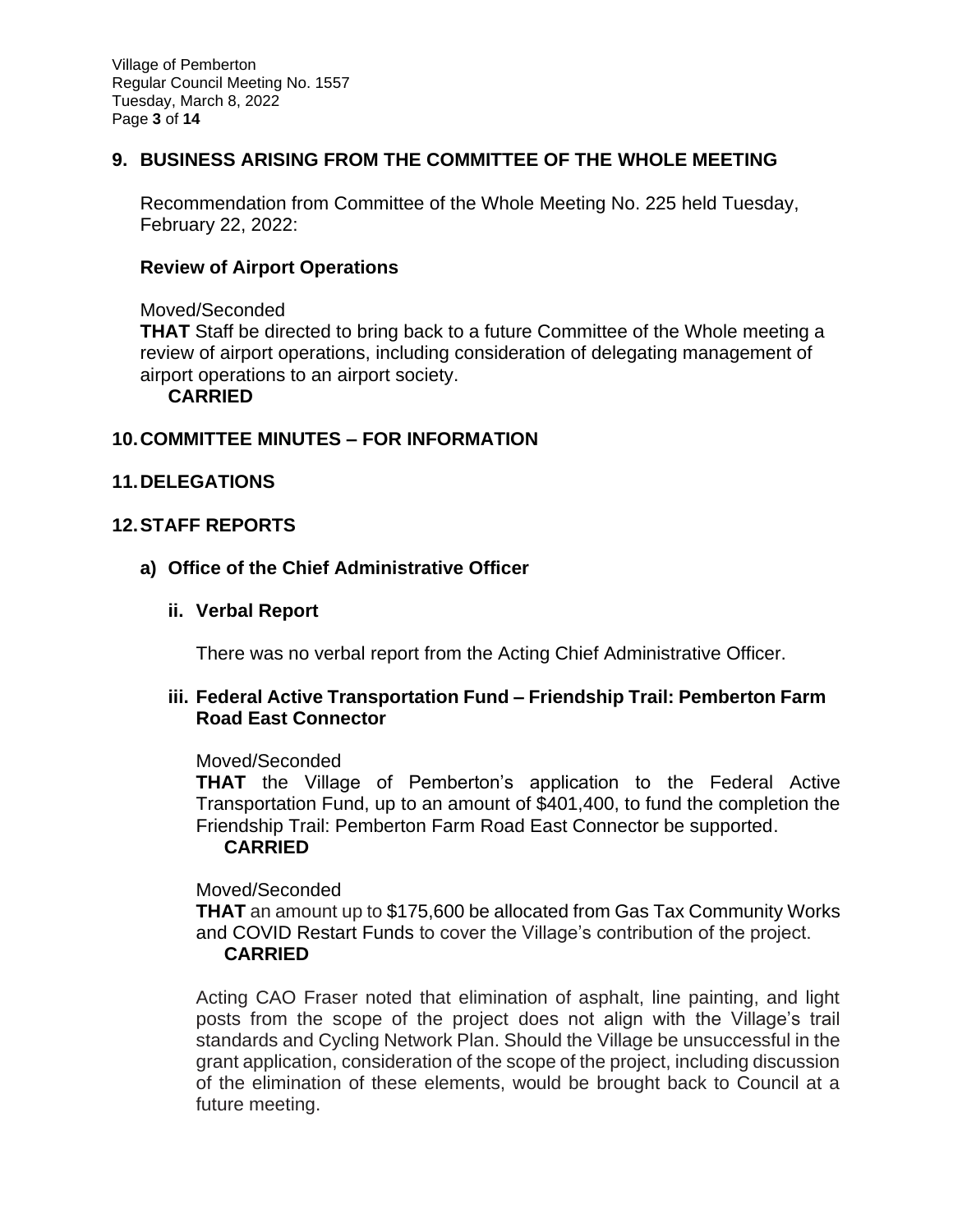Village of Pemberton Regular Council Meeting No. 1557 Tuesday, March 8, 2022 Page **4** of **14**

Moved/Seconded

**THAT** Should the application to the Federal Active Transportation Fund be unsuccessful an amount up to \$302,000 be allocated from the gas tax fund and the COVID-19 Restart Fund for the Village's share of the cost of completing the project, with removal of the asphalt, line painting, and light posts from the scope of the project.

**CARRIED**

# **iv. Signing Authority Rescinding**

## Moved/Seconded

**THAT** Ms. Nikki Gilmore be removed as an administrative signing authority on the Village of Pemberton TD Bank account (s), the Village of Pemberton Scotiabank account (s) and the North Shore Credit Union account (s);

**AND THAT** Ms. Nikki Gilmore be removed as a signing authority on all authorizations from Municipal Finance Authority by the Village of Pemberton. **CARRIED**

## **c) Corporate & Legislative Services**

## **ii. Appointment of Chief Election Officer – 2022 General Local Elections**

## Moved/Seconded

**THAT** pursuant to sections 58 (1) and 58 (2) of the *Local Government Act,* Gwendolyn Kennedy be appointed chief election officer for conducting the 2022 general local elections with power to appoint other election officials as required for the administration and conduct of the 2022 general local elections.

# **CARRIED**

# **iii. 2022 Election Cost Sharing Agreement – Village of Pemberton and School District No. 48 (Sea to Sky)**

## Moved/Seconded

**THAT** the election cost sharing agreement between the Village of Pemberton and School District No. 48 (Sea to Sky) be approved as presented;

**AND THAT** the Mayor and Acting Chief Administrative Officer be authorized to sign the agreement.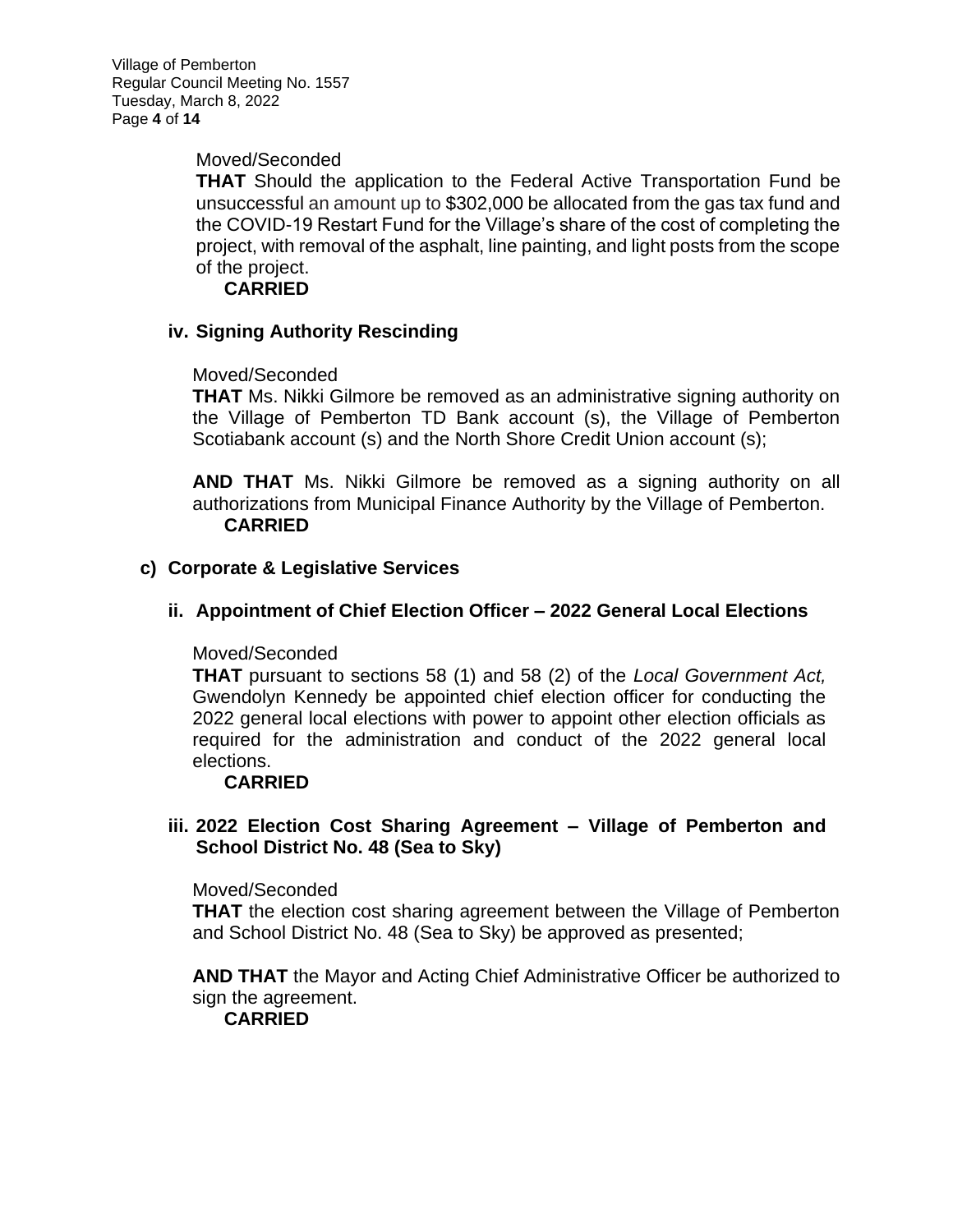Village of Pemberton Regular Council Meeting No. 1557 Tuesday, March 8, 2022 Page **5** of **14**

## **d) Development Services**

**i. Official Community Plan Update: Project Work Plan and OCP Advisory Committee Terms of Reference**

Moved/Seconded **THAT** Council endorses the Official Community Plan (OCP) Update - Project Work Plan as presented.

#### **CARRIED**

Moved/Seconded

**THAT** Council supports the proposed Terms of Reference for the OCP Advisory Committee as presented.

**CARRIED**

## **ii. Community Climate Action Plan Finalized for Consideration of Adoption**

Moved/Seconded

**THAT** Council adopts the 2022 Community Climate Action Plan, as presented. **CARRIED**

## Moved/Seconded

**THAT WHEREAS** the earth is currently on track to warm by more than 3 degrees Celsius; and

**WHEREAS** an October 8, 2018 report from the Intergovernmental Panel on Climate Change (IPCC) finds that it is necessary to limit global warming to 1.5 degrees Celsius, rather than 2 degrees as previously understood, and that doing so "would require rapid, far-reaching and unprecedented changes in all aspects of society,"; and

**WHEREAS** the costs to the Village of Pemberton for mitigating and adapting to the impacts of climate change – including, flooding, wildfire risk, and extreme precipitation – are significant; and

**WHEREAS** the Village of Pemberton has already resolved as a signatory to the BC Climate Action Charter to become carbon neutral in respect of their operations by 2012, measure and report on their community's greenhouse gas emissions profile and create complete, compact, more energy efficient urban and rural communities; and

**WHEREAS** the Village has committed, as a member municipality signatory to the SLRD Regional Growth Strategy, to substantially reduce greenhouse gas emissions and ensure decision making is structured to achieve greenhouse gas reduction targets and build climate resilience for climate change; and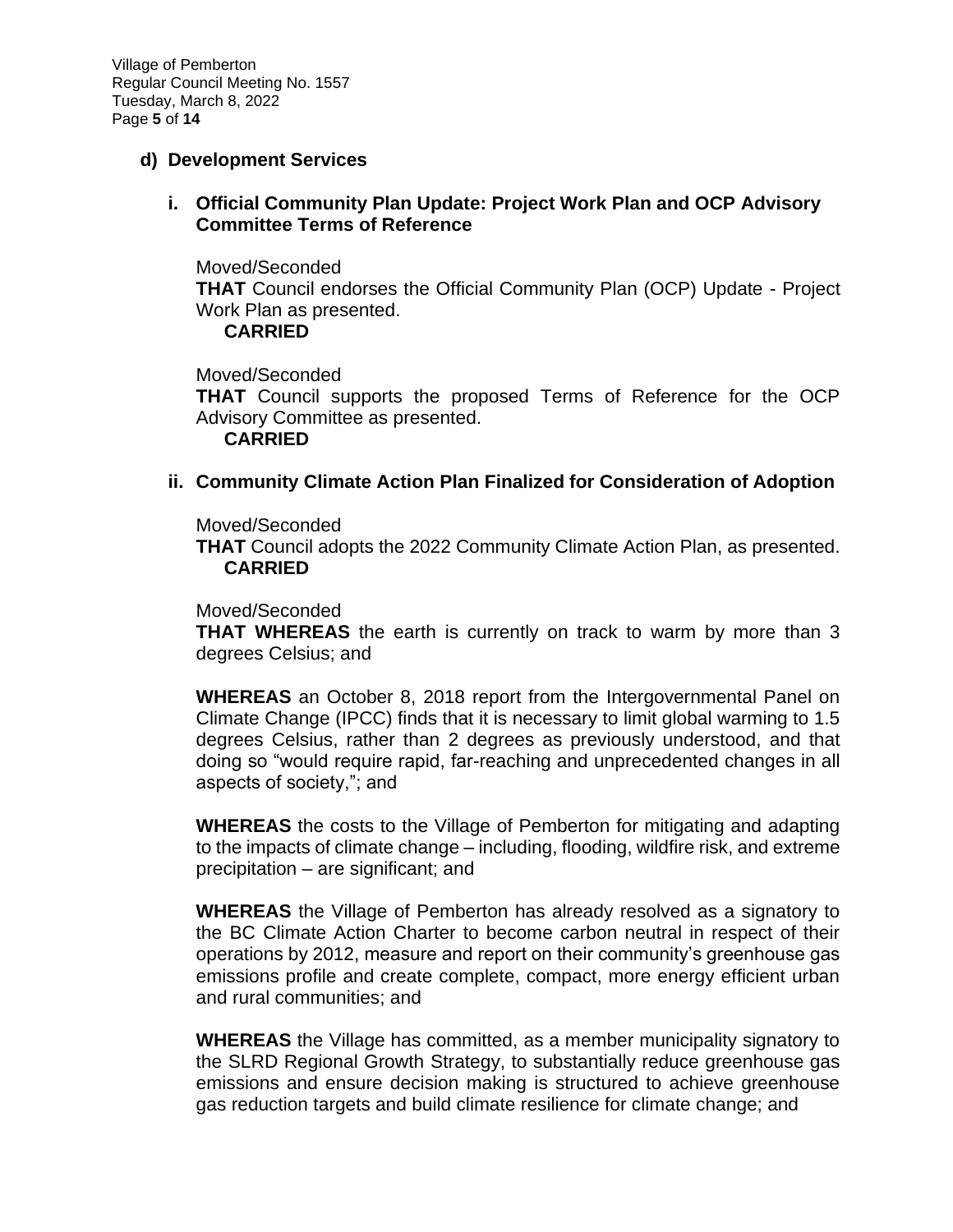**WHEREAS** the Village of Pemberton's youth presented the Mayor and Council with a Climate Action Petition in 2020 that demanded that the students at Pemberton Secondary School, as future stewards of this community, be included as stakeholders in climate action to preserve the health and livability of our planet for future generations.

# **THEREFORE BE IT RESOLVED**

**THAT** Council recognizes with grave concern that climate change constitutes a crisis/emergency for the Village of Pemberton; and,

**THAT** the Village of Pemberton shall adopt a Community Climate Action Plan that recognizes our urgent need to lower our territorial greenhouse gas emissions and transition to a low-carbon, climate resilient future; and,

**THAT** Council shall commit to continuing to develop policy and demonstrate courage and leadership that directs meaningful action on the Village of Pemberton's Climate Emergency Declaration; and

**THAT** the Climate Change impacts shall be prioritized and noted as a key consideration of all future Village Staff reports and operations; and

**THAT** Council direct Staff to engage the community on the implementation of the Community Climate Action Plan and to partner with stakeholders to undertake its recommended actions to the best of their abilities and capacity, and report back on its success;

**AND THAT COUNCIL** support future budgets and work plans that reflect the urgency of climate change and prioritize taking action locally on both mitigation and adaptation and tracking and reducing the Village's own corporate emissions.

# **CARRIED**

## Moved/Seconded

**THAT WHEREAS** The Federation of Canadian Municipalities (FCM) and ICLEI–Local Governments for Sustainability (ICLEI Canada) have established the Partners for Climate Protection (PCP) program to provide a forum for municipal governments to share their knowledge and experience with other municipal governments on how to reduce GHG emissions;

**WHEREAS** over 350 municipal governments across Canada representing more than 65 per cent of the population have already committed to reducing corporate and community GHG emissions through the PCP program since its inception in 1994;

**WHEREAS** the PCP program is based on a five-milestone framework that involves completing a GHG inventory and forecast, setting a GHG reduction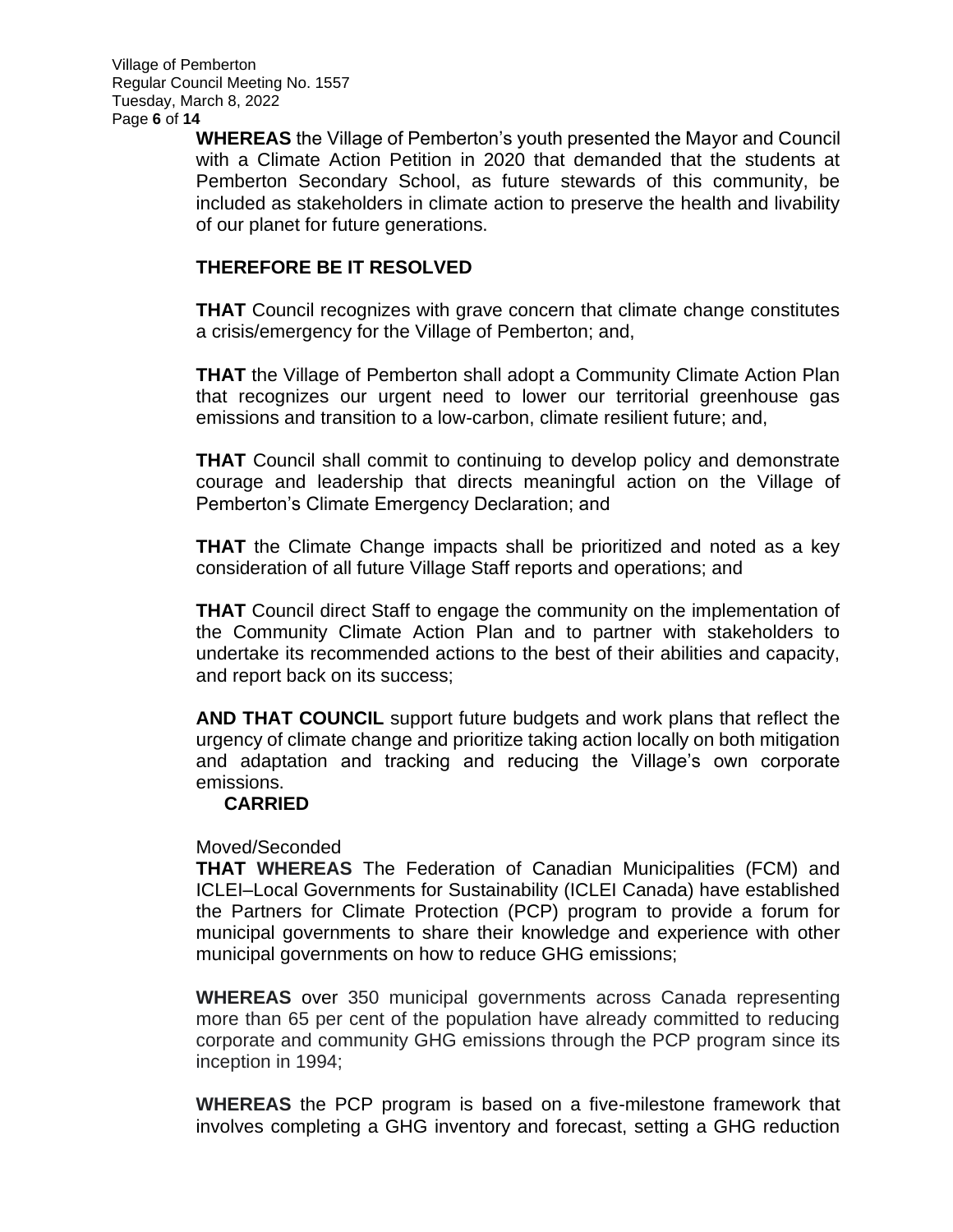target, developing a local action plan, implementing the plan, and monitoring progress and reporting results;

**THEREFORE BE IT RESOLVED** that the municipality of Village of Pemberton review the guidelines on PCP Member Benefits and Responsibilities and then communicate to FCM and ICLEI Canada its participation in the PCP program and its commitment to achieving the milestones set out in the PCP fivemilestone framework;

**BE IT FURTHER RESOLVED** that the municipality of Village of Pemberton appoint a Council Member and a Staff Member to oversee implementation of the PCP milestones and be the points of contact for the PCP program within the municipality.

## **CARRIED**

## Moved/Seconded

**THAT** the establishment of a new position within the Village of Pemberton to oversee the implementation, monitoring and future updates of the Climate Action Plan be included as part of the 2023 budget deliberation process.

## **CARRIED**

## **13.BYLAWS**

- **a) Bylaws for First, Second, and Third Readings**
	- **i. Village of Pemberton Fees and Charges Bylaw No. 905, 2021, Amendment (Fee Waivers) Bylaw No. 923, 2022**

## Moved/Seconded

**THAT** Village of Pemberton Fees and Charges Bylaw No. 905, 2021, Amendment (Fee Waivers) Bylaw No. 923, 2022, receive First, Second and Third Readings.

# **CARRIED**

Moved/Seconded

**THAT** Staff be directed to prepare a draft policy setting out how an organization may apply for a reduction, refund, or waiving of fees, and present the draft policy to Council for review and adoption at a future regular meeting of Council. **CARRIED**

## **11.Mayor's Report**

Mayor Richman attended the following meetings and events:

• A community resiliency-building workshop led by Veronica Woodruff, attended by emergency management staff and elected officials from Lil'wat Nation, Squamish-Lillooet Regional District, Village of Pemberton, and the Pemberton Valley Dyking District.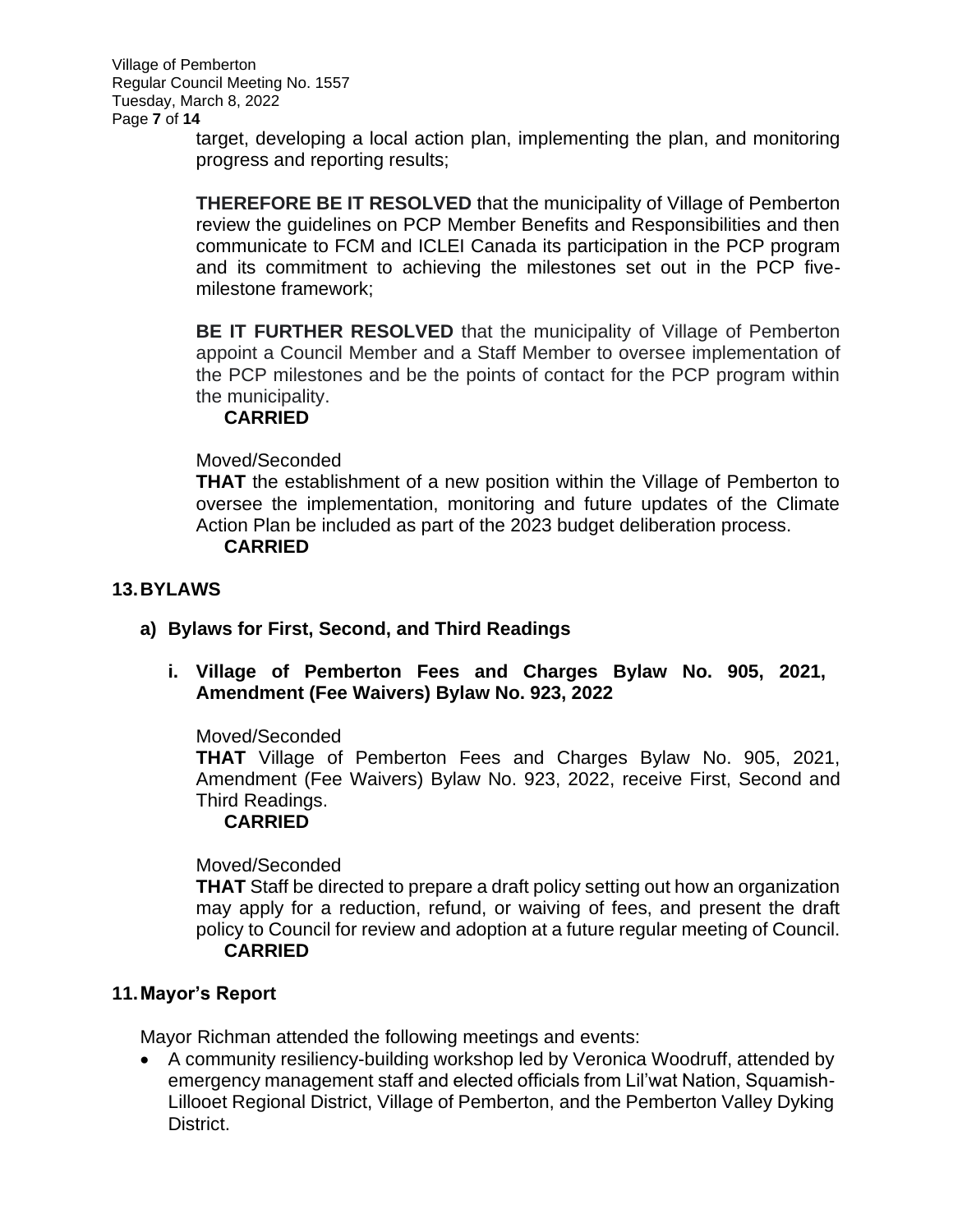- A meeting with mayors from Squamish and Whistler, Chief Dean Nelson, Squamish-Lillooet Regional District Chair, MLA Jordan Sturdy, and MP Patrick Weiler. Discussion focused on community climate action plans.
- Squamish-Lillooet Regional District Board meetings:
	- $\circ$  The bike skills park was approved as part of the joint recreation service for Area C.
	- o An application from Wedge Woods for affordable housing will move forward to next steps.
- Pemberton Valley Emergency Management Committee meeting:
	- o Pole Yard Dyke work to commence once a contractor has been secured;
	- o A recent study that highlights the challenges related to Grandmother Slough has been referred to Lil'wat Fisheries.
- Southwest Mayors Meeting, joined by new Minister of Municipal Affairs and Housing, the Honourable Nathan Cullen, and the Honourable Lisa Beare, Minister of Tourism, Arts and Culture:
	- o Mayor Richman put forward some key issues of concern for Pemberton, including affordable housing, development pressures, childcare funding, emergency mitigation, and regional transit.

Mayor Richman is attending this evening's meeting from Langley, site of the basketball provincial championships. Mayor Richman thanked the community for donating generously to make this trip possible.

# **12.Councillors' Reports**

# **Councillor Craddock reported on the following:**

- Attended the Pemberton Valley Dyking District (PVDD) meeting:
	- o The future of the organization was discussed at a recent meeting with the Ministry of Municipal Affairs and Housing.
- Attended the Tourism Pemberton AGM.
	- o The financial situation is strong.
	- o 2021 projects and accomplishments were reviewed.
	- o The Board of Directors remains the same.

# **Councillor Antonelli reported on the following:**

- Today is International Women's Day. One theme is supporting more women in leadership.
- Thanked the Chamber of Commerce for its photo essay of women business leaders in Pemberton.

# **Councillor Zant reported on the following:**

- Attended the Pemberton and District Public Library Board meeting:
	- o Activities including chess, book clubs, and income tax workshops have resumed.
	- $\circ$  The library is now open on Saturdays and is considering adding Sundays to the schedule.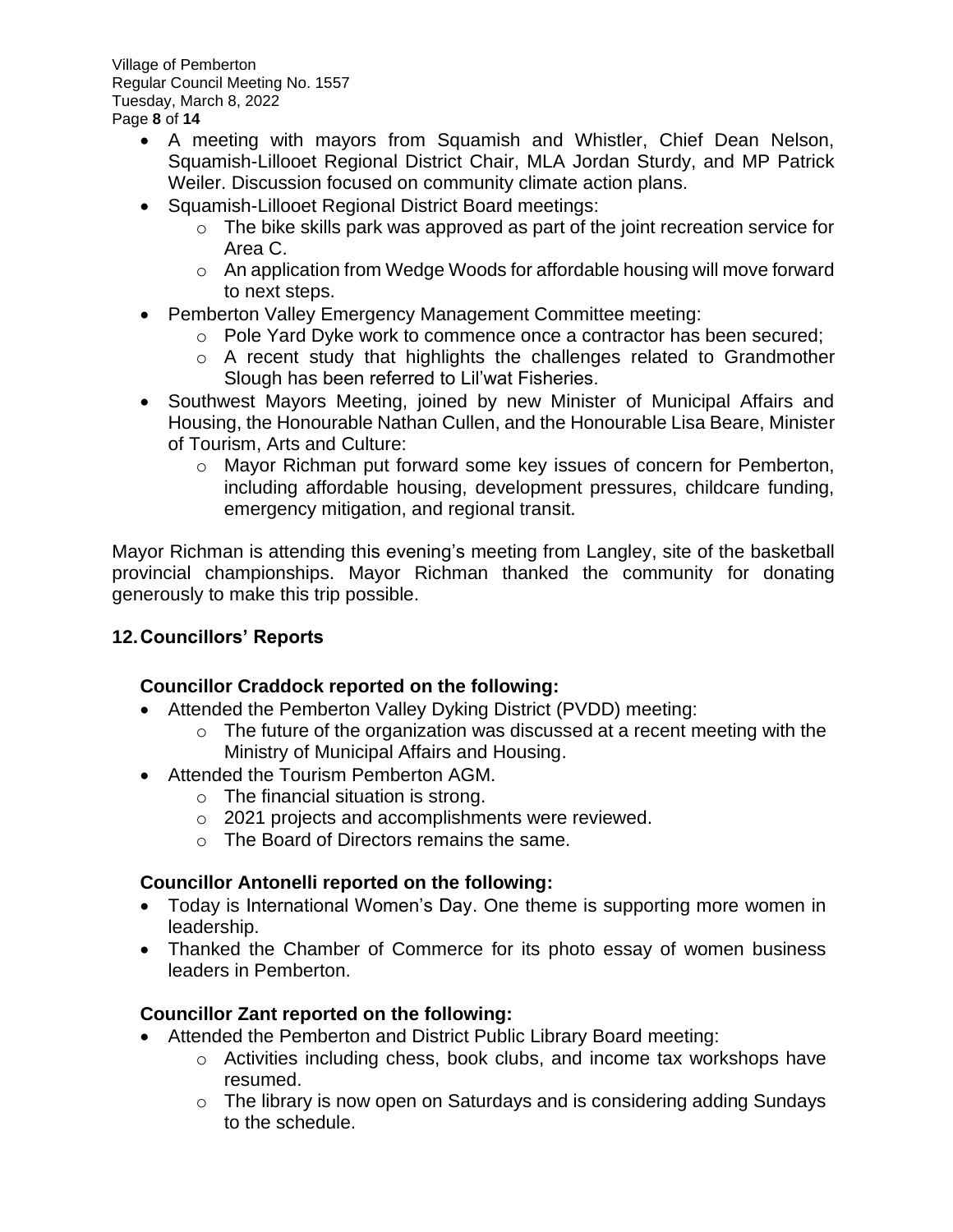Village of Pemberton Regular Council Meeting No. 1557 Tuesday, March 8, 2022 Page **9** of **14**

- o New doors will be installed in April.
- o A contractor is being sought for the new ramp.

## **Councillor Noble did not report.**

## **13.CORRESPONDENCE**

- **a) Correspondence for Action**
	- **i. Heather O'Hara, Executive Director, and Vicki Brown, President, Board of Directors, BC Association of Farmers' Markets, dated February 11, 2022, requesting that Council send a letter of support for ongoing funding of the Farmers' Market Nutrition Coupon Program to the Honourable Adrian Dix, Minister of Health.**

#### Moved/Seconded

**THAT** Council directs Staff to prepare a letter of support for ongoing funding of the Farmers' Market Nutrition Coupon Program to the Honourable Adrian Dix, Minister of Health, for Mayor Richman's signature.

#### **CARRIED**

**ii. Brianne Aldcroft, Principal, Pemberton Secondary School, and Tamsin Tarling, Chair, Pemberton Secondary School Parent Advisory Committee, dated February 14, 2022, requesting that the Village subsidize bus passes for Pemberton Secondary School students.**

## Moved/Seconded

**THAT** the correspondence be referred to the Transit Committee, with a request that the Committee consider subsidizing bus passes for seniors and Pemberton Secondary School Students.

## **CARRIED**

## Moved/Seconded

**THAT** correspondence be sent thanking Pemberton Secondary School and the Parent Advisory Committee for their correspondence and advising that the request for subsidized bus passes for Pemberton Secondary School students will be referred to the Transit Committee for consideration.

## **CARRIED**

**iii. Tracey Rozsypalek, Pemberton Soaring Centre Ltd., dated February 23, 2022, expressing concerns regarding winter maintenance at the airport.** 

#### Moved/Seconded

**THAT** the correspondence from Ms. Rozsypalek be referred to Staff for response.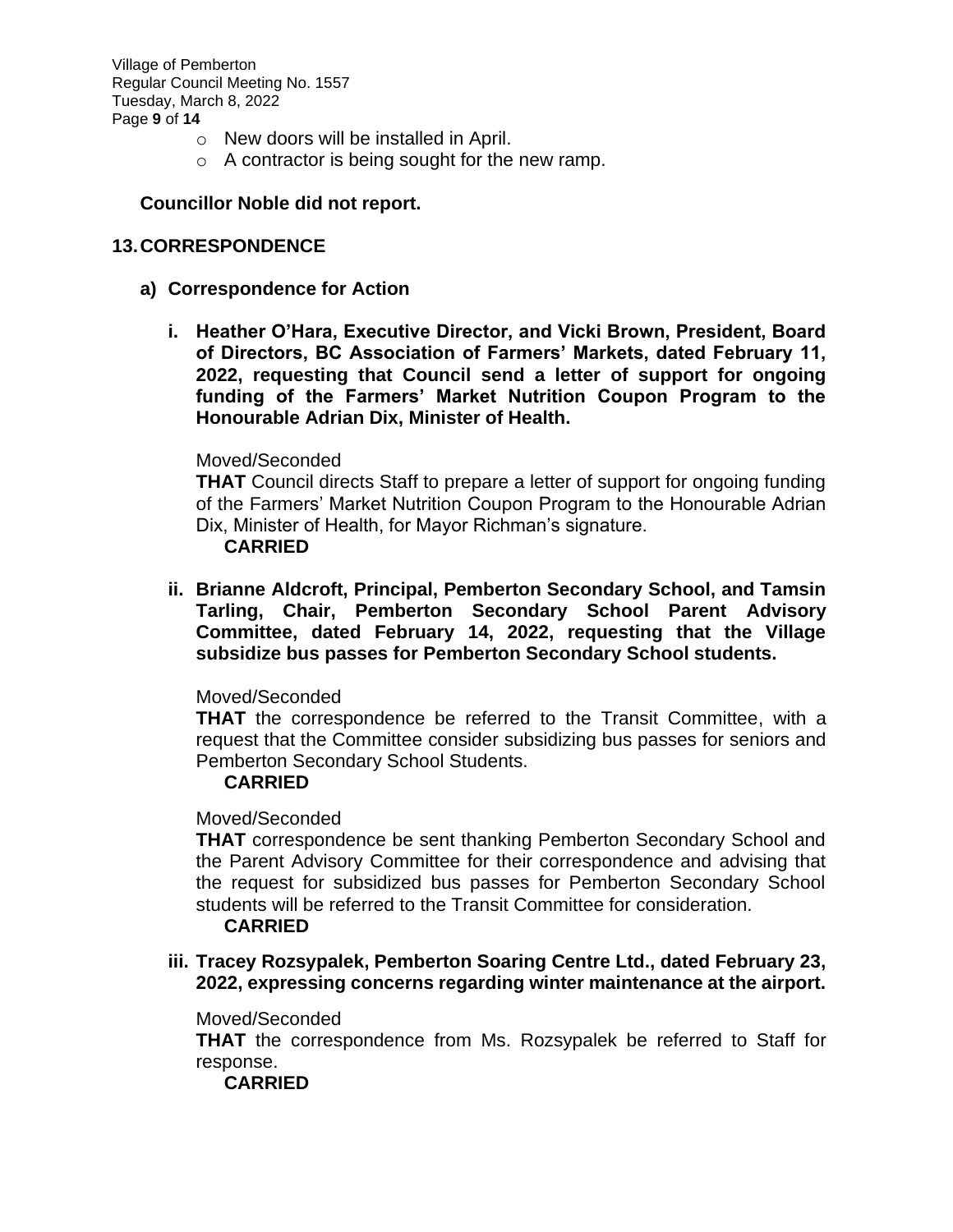**iv. Cheeying Ho, Executive Director, and Shannon Gordon, Project Lead, Whistler Centre for Sustainability, dated March 2, 2022, requesting support for the Resort Municipality of Whistler's grant application to the UBCM Poverty Reduction Planning and Action Program to conduct an assessment and develop an action plan for enhancing regional food security and resiliency in the Sea to Sky.** 

## Moved/Seconded

**THAT** the Village of Pemberton supports the Resort Municipality of Whistler as the primary applicant to apply for, receive, and manage the UBCM grant funding for the development of an assessment and action plan for enhancing regional food security and resiliency in the Sea to Sky on our behalf.

## **CARRIED**

**v. Kelsey Watson, Howe Sound Women's Centre Society, presenting a request that April be proclaimed Sexual Assault Awareness Month.**

## Moved/Seconded

**THAT** Staff be directed to request additional information from Howe Sound Women's Centre and report back to Council at a future meeting of Council. **CARRIED**

**vi. Claire Fuller, The Pemberton Community Coalition Campaigning CN Rail for Safe Pedestrian Access over the Lillooet River at Naylor Way, dated March 2, 2022, seeking a letter of support the Coalition's presentation and discussions with CN Rail.**

Moved/Seconded **THAT** a letter of support be provided as requested. **CARRIED**

**vii.Katrina Nightingale, Area C resident, dated March 3, 2022, presenting a letter from concerned citizens asking the Village to declare a Climate Emergency and number among the 2,082 jurisdictions in 38 countries who have already done so.** 

## Moved/Seconded

**THAT** Staff respond to Ms. Nightingale providing information regarding the Village's declaration of a climate emergency.

## **CARRIED**

**viii. Justice Nitya Iyer, Commission Chair, BC Electoral Boundaries Commission, dated March 3, 2022, extending an invitation to the Village to express views on the province's current electoral district boundaries.**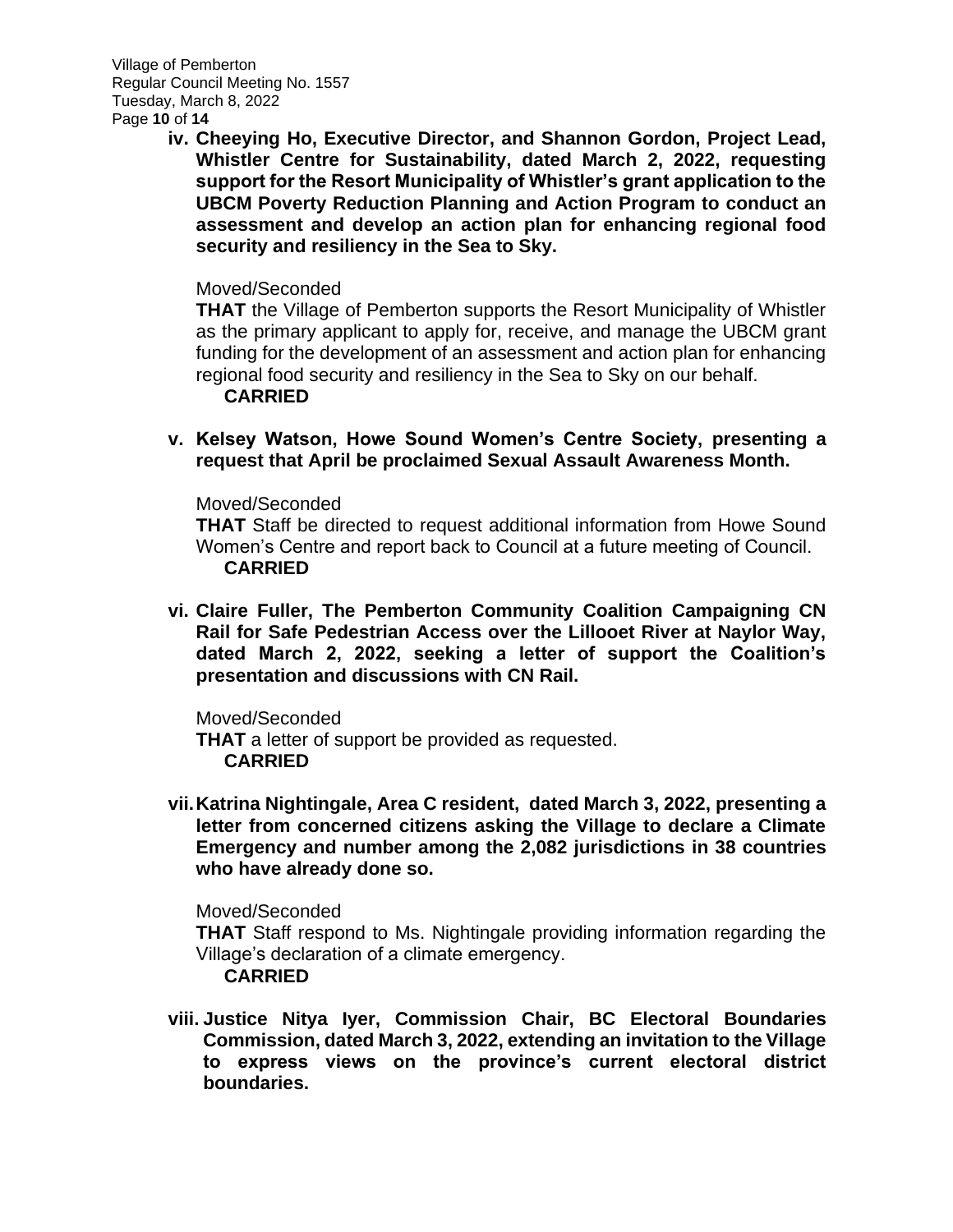Moved/Seconded

**THAT** the correspondence be referred to a Committee of the Whole meeting in April for consideration.

**CARRIED**

- **ix. Correspondence Regarding the Proposed Harrow Road Affordable Housing Project**
	- **(a) Kaylah and Dave Hale, Village residents, dated February 20, 2022, in opposition to the proposed Harrow Road affordable housing project.**
	- **(b) Ryan Watts, Village resident, dated February 21, 2022, in opposition to the proposed Harrow Road affordable housing project.**
	- **(c) Brooke Zuj and Graham Page, Village residents, dated February 22, 2022, in opposition to the proposed Harrow Road affordable housing project.**
	- **(d) Derek Walton, Village resident, dated February 23, 2022, in opposition to proposed Harrow Road affordable housing project.**
	- **(e) Stu and Suzanne Osborne, Village residents, dated February 27, 2022, in opposition to the proposed Harrow Road affordable housing project.**
	- **(f) Bill Bishop, Village resident, dated March 3, 2022, in opposition to the proposed Harrow Road affordable housing project.**
	- **(g) Mike and Michaela Nelson, Village residents, dated March 4, 2022, in opposition to the proposed Harrow Road affordable housing project.**
	- **(h) Deb and Tim Kernohan, Village residents, dated March 4, 2022, in opposition to the proposed Harrow Road affordable housing project.**

## Moved/Seconded

**THAT** correspondence be sent thanking the letter writers for their comments, advising of the approval process for the project, and assuring the correspondents that their comments will receive consideration when the application is reviewed.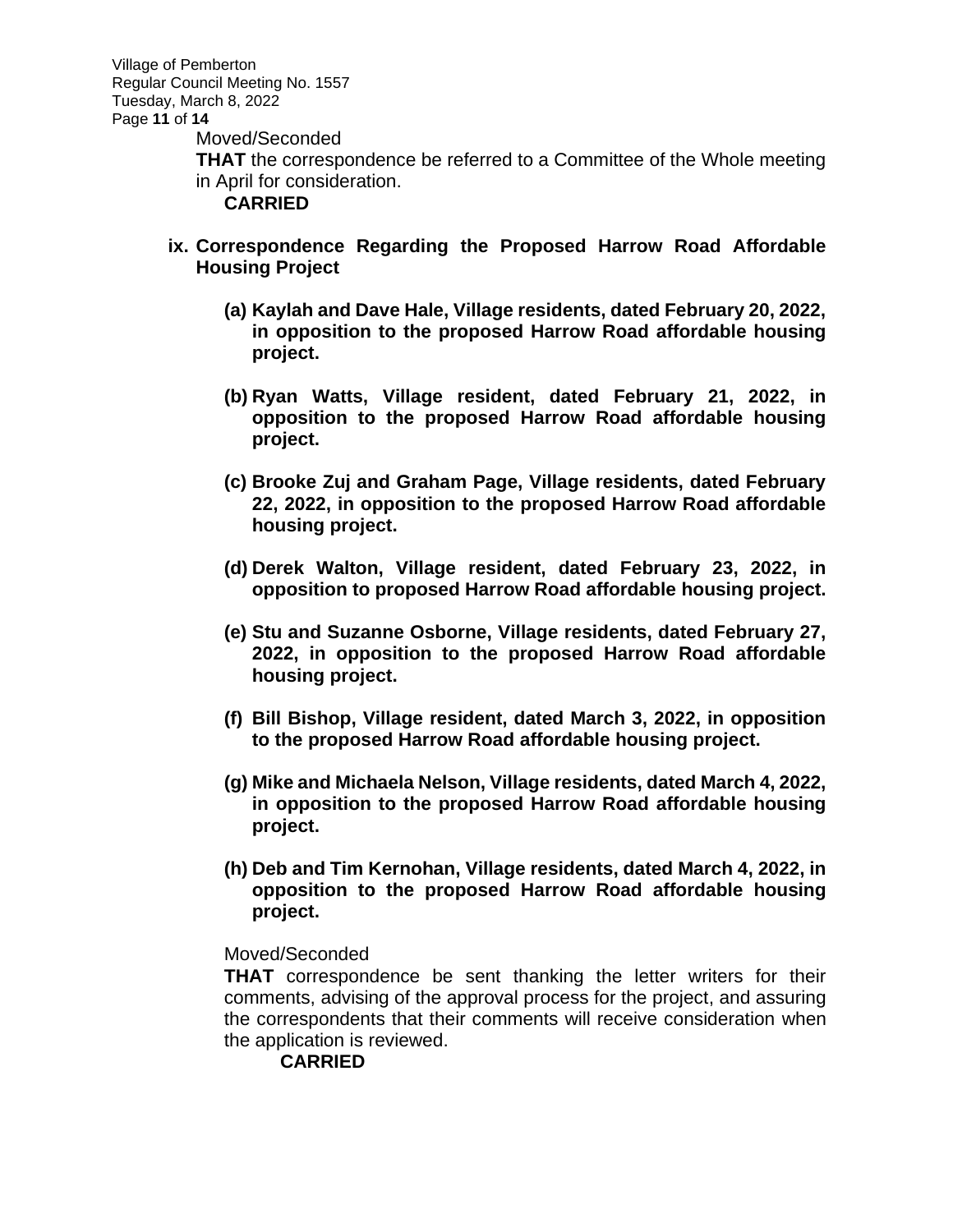- **x. Correspondence Regarding the Non-Farm Use Application to the ALC for the property located at 1641 Airport Road**
	- **(a) Jane Millen, Whistler resident, dated February 21, 2022, in opposition to the Non-Farm Use application to the Agricultural Land Commission for the proposed RV park at 1641 Airport Road.**
	- **(b) Jacynte Leroux, Pemberton resident, dated February 28, 2022, in opposition to the Non-Farm Use application to the Agricultural Land Commission for the proposed RV park at 1641 Airport Road.**
	- **(c) Dagmar Hungerford, Village resident, dated March 3, 2022, in opposition to the Non-Farm Use application to the Agricultural Land Commission for the proposed RV park at 1641 Airport Road.**
	- **(d) Robert Hungerford, Village resident, dated March 3, 2022, in opposition to the Non-Farm Use application to the Agricultural Land Commission for the proposed RV park at 1641 Airport Road.**

## Moved/Seconded

**THAT** correspondence be sent advising of the approval process for the project, noting that the Village has not given its approval of the proposal, and that the comments received will be considered in the course of the application review, should it proceed beyond the ALC application.

- **b) Correspondence for Information**
	- **i. Patrick Weiler, Member of Parliament, West Vancouver-Sunshine Coast-Sea to Sky Country, dated February 17, 2022, highlighting the Canada Learning Bond as a new way to access funding for post-secondary education.**
	- **ii. Patrick Weiler, Member of Parliament, West Vancouver-Sunshine Coast-Sea to Sky Country, dated February 17, 2022, announcing that the Government of Canada intends to introduce legislation to invest up to \$750 million to support municipalities facing transit operating shortfalls, in collaboration with provinces and territories, to help cities maintain service levels despite decreased ridership due to the pandemic.**
	- **iii. Martin Johansen, Mayor, Town of Oliver, dated February 22, 2022, addressed to Mr. Richard Cannings, MP, South Okanagan-West Kootenay, in support of the BC Wildfires Petition originally from the District of Lillooet.**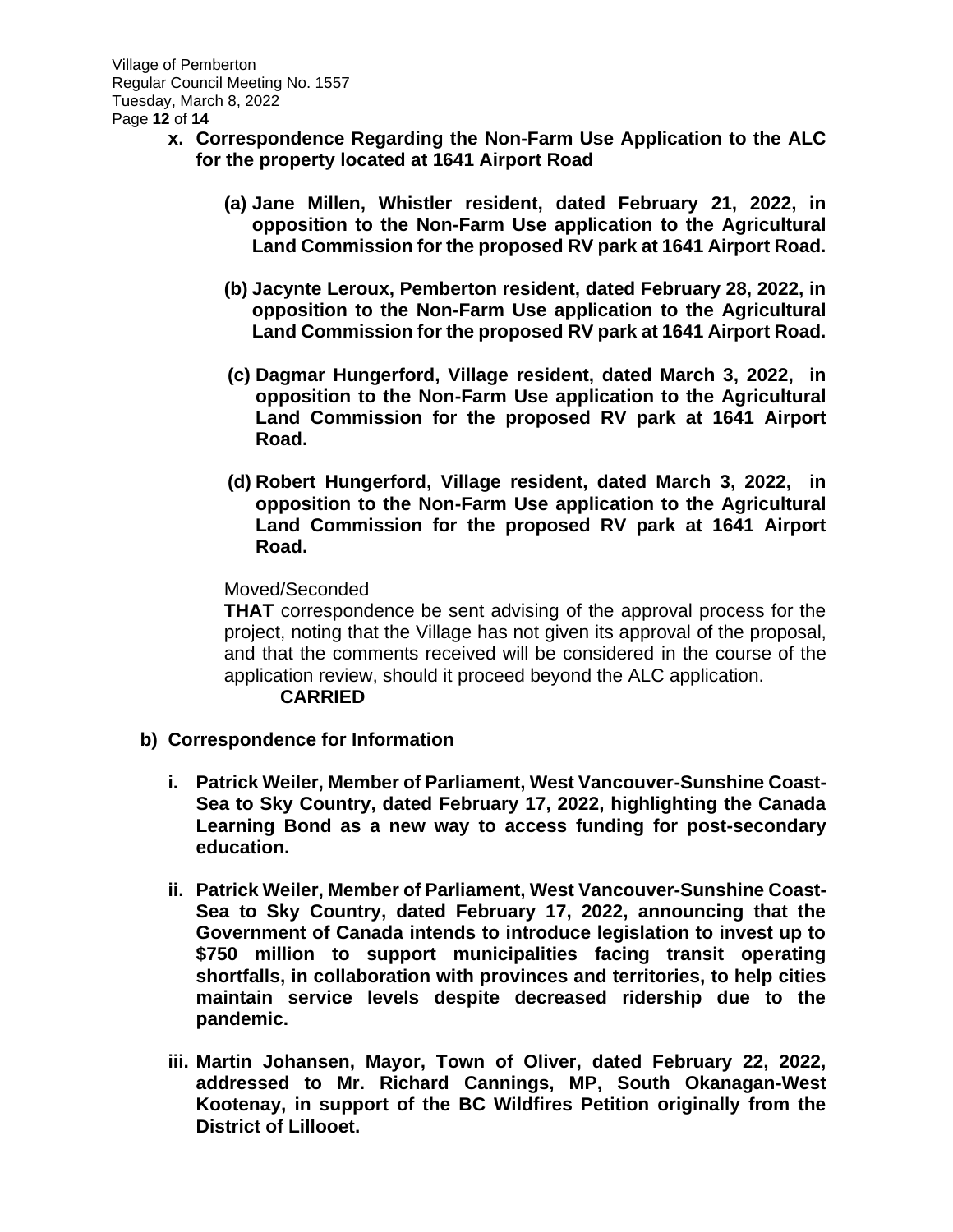**iv. Mike Morden, Mayor, Maple Ridge, dated February 28, 2022, addressed to the Honourable Adrian Dix, Minister of Health, presenting a resolution requesting that all individuals be permitted access to civic recreation facilities without restrictions to minimize social isolation and promote mental health.** 

Moved/Seconded **THAT** the correspondence be received. **CARRIED**

# **14.DECISION ON LATE BUSINESS**

# **15.LATE BUSINESS**

# **16.NOTICE OF MOTION**

# **17.QUESTION PERIOD**

Niki Vankerk, Village resident, requested clarification regarding the definition of affordable housing.

Kayla Hale, Village resident, asked for information regarding the tax implications of waiving fees and granting tax exemptions for affordable housing developments.

Ms. Hale asked about the referral process for development applications and requested clarification regarding the forwarding of correspondence to the Pemberton Valley Dyking District.

Katrina Nightingale, Area C resident, asked if the Village could showcase the green initiatives that area residents are already undertaking.

A question was submitted to the Q & A forum regarding requiring new commercial and multi-family developments to include heat pumps and e-v chargers.

Stu Osborne, Village resident, asked if the Village will be provided with the results of the survey carried out by Sea to Sky Community Services.

Jacynte Leroux, Pemberton resident, asked if consideration has been given to banning large open fires of the type used to burn farm and yard waste.

Niki Vankerk asked for clarification regarding how the Village can ensure that affordable housing is maintained over time.